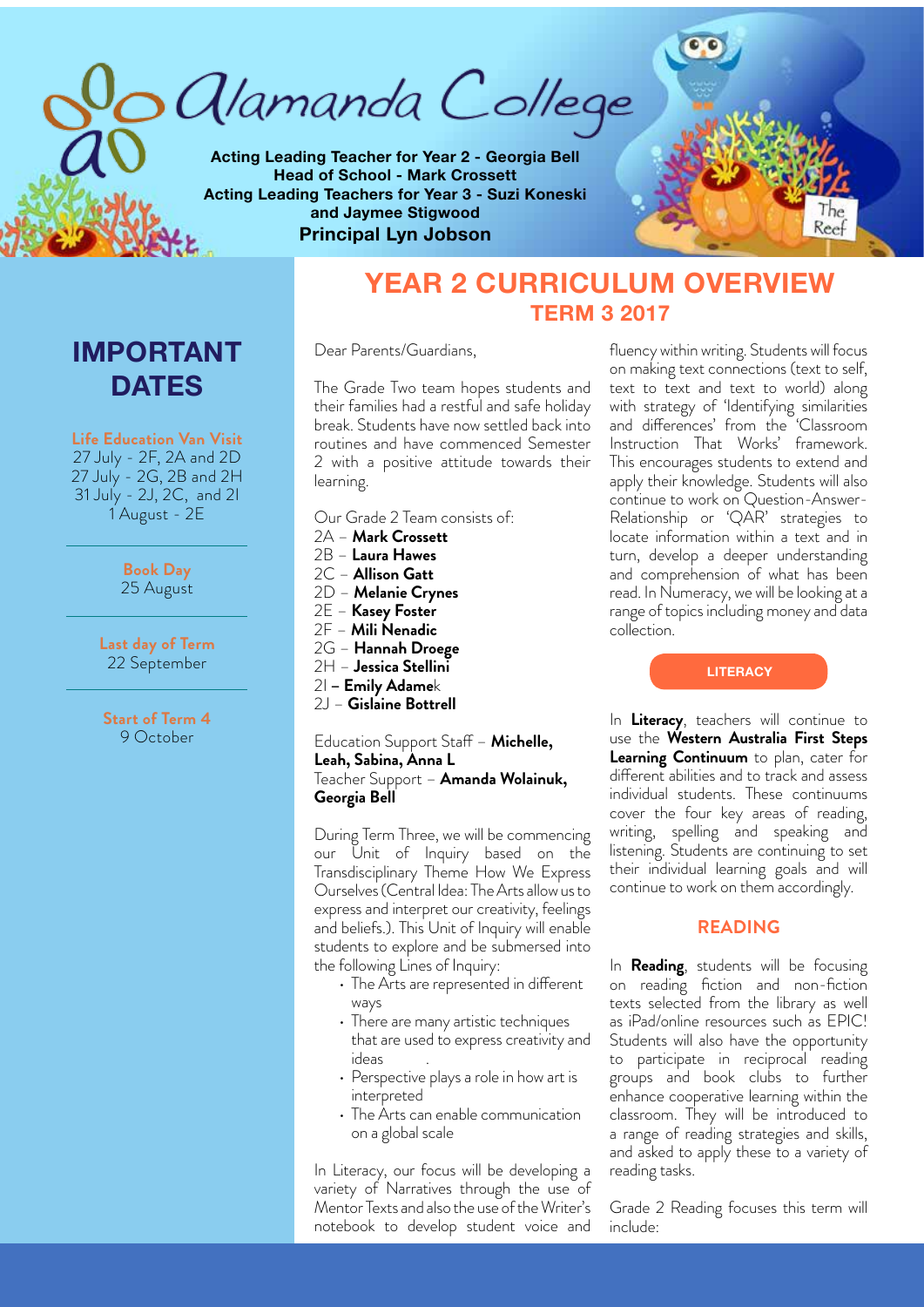

# **Identifying Similarities and Differences**

- Students learn to compare and classify texts.
- Students learn to recognize and create metaphors to compare texts.
- Students investigate analogies to compare the relationships within the texts.
- Students make text to text, text to self and text to world connections.

## **QAR**

Question answer relationships is a strategy that teaches students how to decipher what types of questions they are being asked and where to find the answers. Four types of questions are examined in the  $\acute{Q}AR$  which include:

- 1. 'Right there' questions
- 2. 'Think and search' questions
- 3. 'Author and me' questions
- 4. 'On my own' questions

# **Reciprocal Reading**

Reciprocal teaching refers to an instructional activity in which students become the teacher in small group reading sessions. Teachers model, then help students learn to guide group discussions using four strategies:

- Making predictions what will happen in the text? What will happen next?
- • Generating questions what do you want to know more about?
- Clarifying what part did you not

understand? Are there any words you need to define?

 $\cdot$  Summarising – what are the main or important parts of the text?

In Grade 2 your child will be supported in choosing appropriate reading material, and will also be encouraged to source their own texts. This may be from the local library or from your home collection. It is recommended that you read with your child every night for at least 10 minutes. Please take the time to listen to your child as your personal interest makes their reading experience more rewarding and enjoyable. After reading, ask your child to use the comprehension strategies covered in class, such as making connections, to discuss their book.

### **WRITING**

In Writing, students will focus on narratives and using mentor texts to develop student voice and writing fluency. Students will also be focusing on their individual learning goals from the Western Australian First Steps Continuum.

Grade 2 Writing focuses this term will include:

# **Narratives**

- **Students will have knowledge of:**
	- How to write in 1st, 2nd and 3rd person.
- The correct structure and elements (beginning, middle, end, orientation, problem, solution, characters, setting).
- Dialogue can enhance character and story development.
- How to identify language features i.e. nouns, adverbs and adjectives also using correct tense.
- How to follow the writing process.
- How to differentiate between past, present and future tense.

## **Students will have a deeper understanding of:**

- Writers write from their own life experiences.
- Personal experiences can be shared or expressed through a variety of ways (written, spoken, drawings).
- Writers need to use the essential elements of the writing process (plan, draft, edit, revise, publish).
- Writers use voice to enrich their writing.
- Writers can apply different crafts to enrich their writing.

## **Students will be able to:**

- Use dialogue to convey conversations between characters.
- Use appropriate language to engage the audience and convey a message.
- Use the writing process and writer's notebook to develop a narrative.
- Write and maintain the correct tense.

## **The Writing Process**

Students will be supported through the Writing Process of Pre-Planning (using their Writer's Notebook), Planning (using a range of graphic organisers), Drafting, Revising/Editing, Publishing (both by hand and digitally).

# **Spelling**

Spelling will be integrated throughout the reading and writing program, with the teacher introducing strategies to assist students in becoming familiar with how words work. Students will also be involved in spelling investigations, which search for spelling patterns and word types.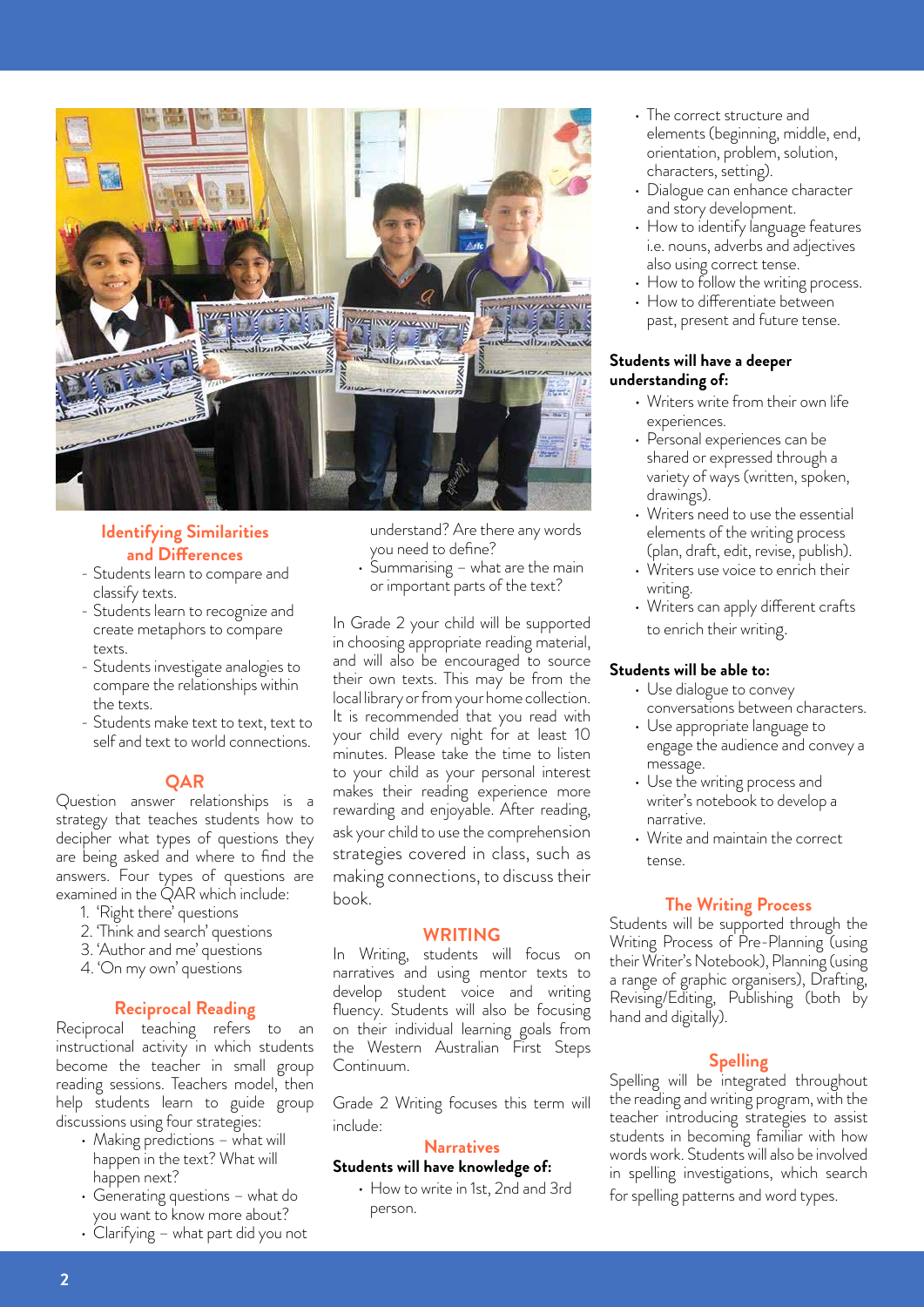Grade 2 Spelling focuses this term will include:

- Syllables
- Diagraphs
- Blends
- Word Families
- Compound Words
- Prefixes and Suffixes
- • Nouns and Pronouns
- Adjectives and Verbs

# **Speaking and Listening**

In Speaking and Listening students will have the opportunity to participate in both individual presentations and group discussions. They will be encouraged to bring in artefacts (items of personal significance from home) relating to our Unit of Inquiry to present to the grade. Skills associated with oral presentations will be reviewed and practised on a regular basis within the classroom. Strategies for speaking and listening in individual and group situations will include taking conversational turns as speaker and listener, responding to classroom expectations of polite behaviour, and following a series of instructions.

# **NUMERACY**

In Numeracy, students will be practicing skills in real world authentic problems. Where possible, links will be made with Inquiry and Literacy. They will be taking part in teacher focus groups, individual and small group practice, open ended tasks, as well as using concrete materials to demonstrate their understandings. Students will also use a range of iPad applications to help practise skills and mental calculations. Students will be using the Numeracy Continuum to set goals.

# **Number & Algebra (Victorian Curriculum)**

In the area of Number, Grade 2 students will focus on:

## **Money**

- Count and order small collections of Australian coins and notes according to their value.
- Represent money values in multiple ways.
- Count the change required for simple transactions to the nearest five cents.

# **Statistics and Probability (Victorian Curriculum)**

In the area of Statistics and Probability, Grade 2 students will focus on:

# **Data**

- Identify a question of interest based on one categorical variable.
- Gather data relevant to the question.
- Collect, check and classify data.
- Create displays of data using lists, table and picture graphs and interpret them

**ICT**

Students will be using their iPads to support their learning within the classroom. All students will have set up 'Seesaw' accounts, which allows students

to add to a digital portfolio over time. Students will use other iPad applications such as 'Epic!' to access thousands of online texts that are challenging, engaging and relevant to the current focuses of the classroom.

Please do not hesitate to see your classroom teacher after school if you have any questions or concerns.

Thank you,

**Mark Crossett, Laura Hawes, Allison Gatt, Jai Hayes, Kasey Foster, Mili Nenadic, Hannah Droege, Jessica Stellini, Emily Adamek, Gislaine Bottrell & Georgia Bell.**

**Grade 2 Team** 

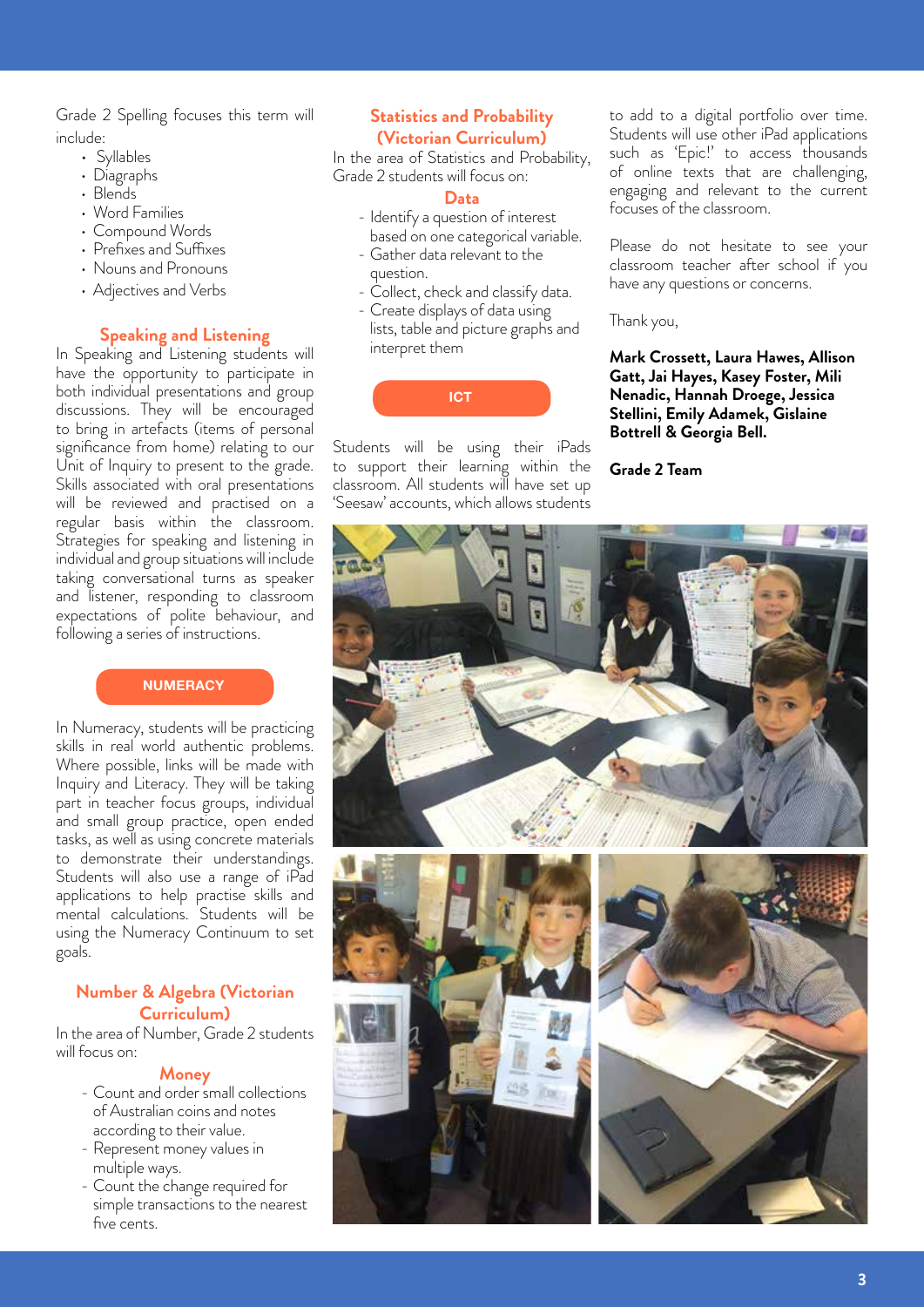# SPECIALIST SUBJECTS

## ART

Working towards Level 2, students make artworks using different materials, techniques and processes to express their ideas, observations and imagination. Students describe artworks they make and view, including where and why artworks are made and viewed.

Students explore ideas, experiences, observations and imagination and express them through subject matter in visual artworks they create. By experimenting with different materials, techniques and processes students make artworks in a range of art forms.

This Term in Art, we celebrate Book Day by choosing a book for each year level, focusing on the illustrations and the effect that artwork has on the telling of a story. Grade 2 students will be inspired by the book, 'Fish is Fish' by Leo Leoni. Students will have the opportunity to build upon their drawing skills whilst expressing their creativity, when designing their own imaginative fish.

In doing so students will further develop their art skills by representing their ideas through drawing. As they progress through the design process, student will make decisions based on the learning objective to complete their final artworks.

To demonstrate their understanding of how authors, use Illustrations to help create a narrative in picture story books, student will interpret their understanding of the story through their final presentation.

Along with our focus on International Mindedness, the PYP Learner Profile has been incorporated to guide the students to understand how good learners learn and therefore take responsibility for their learning in the Art room. The Learner Profile encourages all children to be inquirers, knowledgeable, thinkers,<br>communicators, principled, opencommunicators, principled, openminded, caring, risk-takers, balanced and reflective.

### **Miss. O'Toole, Miss Hendry, Miss Cicivelli**

### PHYSICAL EDUCATION

At level Two, students participate in a variety of physical activities in a range of environments (indoor, outdoor and aquatic). They explore different actions of the body and begin to understand how these actions affect movement efficiency. They practise basic motor skills such as running, hopping, jumping, skipping, catching, throwing, kicking, rolling, balancing, twisting and turning and are introduced to more complex skills such as leaping, dodging, the overarm throw, dribbling and striking balls, cartwheeling and hand standing.

Term 3 will commence with a unit on Team work and communication. Students will explore this topic focusing on how cooperation and collaboration are essential within PE and sport. Students will participate in a range of activities designed to encourage positive communication, strategizing and collaboration to achieve a common goal. Throughout this unit students will have the opportunity to work in a range of different groups to enable them to appreciate the different values, opinions and ideas of others.

Students will then move onto a unit focusing on Athletics and all the events involved in such an event. This will be in preparation for the Prep to Grade 4 Athletics carnival at the end of this Term. Students will have the chance to participate in events such as the 100m sprint, 200m sprint, throwing events, hurdles and many more. Students will be taught the correct technique for each of these events giving them the best opportunity to succeed to the best of their ability. Students will also be able to identify which parts of their body are being used during each event.

Throughout every PE lesson, students are encouraged to display the PYP Learner Profile and Attitudes to ensure that each student takes responsibility for their own learning and is respectful to the learning of others. We encourage all students to be risk-takers, inquirers, open-minded, effective communicators, caring and reflective during PE.

At Alamanda College, we aim for maximum participation in PE and ask for

students to wear their PE uniform and to bring a drink bottle to all PE classes. If your child cannot participate in a PE lesson, then please send them to their PE teacher with a signed note outlining the reason for their non-participation.

## Thank you, **PE Team**

### **CHINESE MANDARIN**

In working towards the Level 2 standards, students continue to build their understanding and awareness of the elements involved in Chinese language. Students are able to use pinyin to assist them when learning to read and to write. Through strategies such as imitation and teacher-modelled exchanges, they are able to communicate with one another through spoken and written language. They are exposed to a range of texts and resources to supplement and consolidate their learning.

During Term 3, Grade 2 students will focus on learning about different kinds of food. The vocabulary includes food that students are familiar with to allow them to make connections with their everyday lives, such as: burger 汉堡包, bread 面 包, salad 沙拉, pizza 比萨饼, fries 薯 etc., sends 1944, piece value, these approaches will gain an understanding of 'loan words', and that Chinese words can sometimes bare similarities to their English pronunciation.

Students will participate in language games and activities designed to assist students to learn to read, write, pronounce, and understand the vocabulary, such as packing a picnic basket using supermarket catalogues, creating food out of playdough, interviewing their classmates, and interactive quizzes. They will be introduced to sentence patterns in order to ask what kinds of food they like (喜欢) and dislike (不喜欢) eating, and how to answer these. To demonstrate their learning and understanding of the topic, students will practise using the Chinese Pinyin keyboard on their iPad to introduce some of the different foods they eat.

Throughout LOTE lessons, students are encouraged and supported to inquire, think, communicate, and cooperate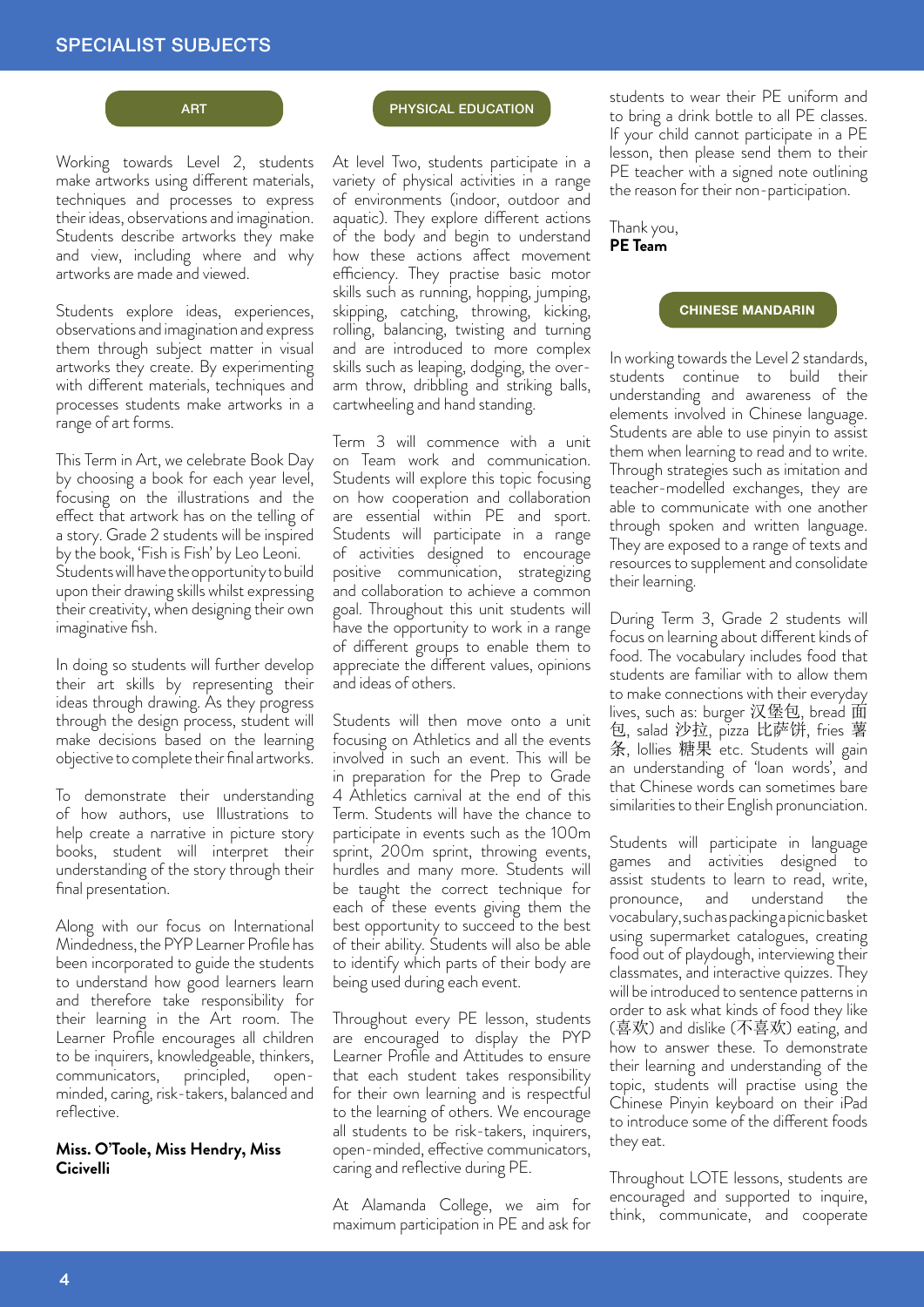respectfully. The Learner Profile and Attitudes are embedded in the teaching and learning activities in order to support students to become risk-takers and responsible learners.

### **LOTE Team**



In Grade Two, students learn about a range of ways artistic elements can be used to communicate experiences, observations and things imagined. Using ideas and concepts taken from themes, scenarios, narratives and visual stimuli, they experiment with ways of expressing and communicating ideas and feelings to particular audiences or for particular purposes. Students begin to explore Drama elements and conventions such as costumes and props to create a character based on their observation and perception of a character in a story

Our focus for the first unit will be to explore the elements of Physical Theatre, for students to create their own ensemble performance. To design these performances, we will work creatively to express situations and emotion. Students will develop unique performances based on movement and sound, demonstrating an ability to select, arrange and express new ideas cooperatively. Students will develop knowledge on how to use our bodies to create art and represent artistic concepts.

Students will begin inquiring into the different roles involved in theatre crafting; experimenting with directing other students in the performance making process. Using personal experiences as a stimulus, students will work collaboratively as actors and directors to create a narrative performance. Students will be encouraged to take responsibility when directing others in how the performance is presented.

The students will be encouraged to develop the PYP Learner Profile attributes of being risk-takers with their learning, approaching new ideas with enthusiasm; and being inquirers, incorporating questioning into their dramatic experiences to enhance units of inquiry.

### **Mr. Sean Moran**

**MUSIC**

At Level Two, students will develop their ability to communicate with voice and instruments during a 13-week program. In Music, students will learn the importance of music in our lives with our Unit "Why Music Matters".

Through pitched and non-pitched instruments, movement, games, singing, and rhythmic exploration, students at Level Two will develop their own innate musical talents in a way that is immediately successful and rewarding. To build a sense of belonging, students will collaborate together with movement using ribbons and scarves. Rhythmic skills and co-ordination will be taught as they participate in parachute movement activities and fun games.

Students will understand how rhythm and melody can be used to express thoughts and feelings. Throughout the program, they will collaboratively sing songs in different languages with clear diction, pitch and rhythm. They will also learn how to sing "In The Jungle" with percussion instruments and xylophones. With the use of the Primary Years Program Attitudes, students will learn how to manage impulsivity, and use a growth mindset to achieve personal goals in Music.

## **Mrs. King**

## **FOOD TECHNOLOGY**

**Central idea:** Human health depends on the choices we make

**Lines of Inquiry:** The differences between pre-packaged/processed food and homemade options

During this term in Food Technology, The Grade 1/2 students will be inquiring into food packaging and what the list of ingredients actually translates to. This will help develop their awareness of what is and is not healthy to consume. Students will be encouraged to take responsibility for their choices in a healthy balanced diet. They will use ICT throughout the term by creating a presentation on Explain Everything that demonstrates their understanding of pre-packaged/

processed foods vs homemade foods. We will look into some additives and delve into the hidden 'sugars' in processed food.

During every session, the students will be required to bring along their iPad as they will be recording their learning each week using Explain Everything and reflecting using Seesaw. These applications allow students greater freedom in how they express themselves and demonstrate their understanding. For example, students can use voice recording, movies, photos and screen pointers to make their presentation more engaging.

I strongly encourage students to practice their skills at home, so wherever you can give your child the opportunity to assist in the kitchen. But most importantly ensure that they also clean up afterwards. I encourage experimentation as it helps develop creativity.

Mrs. Sylaidos

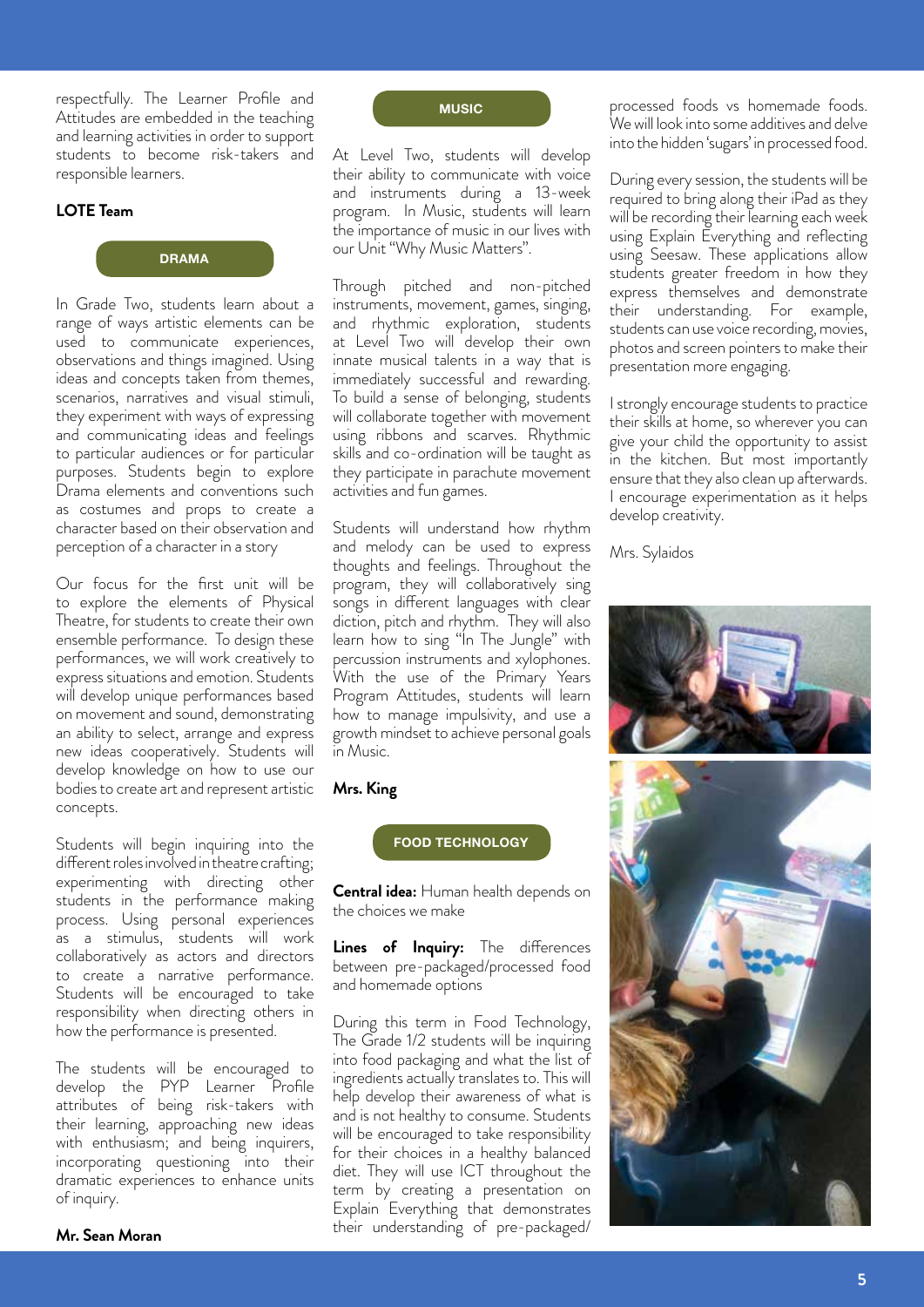# **YEAR 3 CURRICULUM OVERVIEW TERM 3 2017**

# **IMPORTANT DATES**

**Life Ed Van** 10 August - 3E 11 August - 3J, 3A and 3I 15 August - 3H, 3G and 3C 16 August - 3D

> **Book Day** Friday , 25 August

**Premiers Reading Challenge Ends**  Friday, 8 September

**Swimming Program** Monday 11th September to Friday 22nd September (last two weeks of term)

> **Last Day of Term**  22nd of September

**Term 4 begins**  9th of October

Acting Leading Teacher Jaymee Stigwood Suzi Koneski

3A – Kristin Vanden Houte-Smit Educational support-Ida Tran 3B – Ed Ezzy 3C – Ellie Sunderman 3D – Emily Gusman 3E – Brooke Danaher Education support - Anna Pace 3F – Teegan Brown 3G and Acting Leading Teacher – Suzi Koneski Education support - Warren Hasse 3H- Lauren Fleetwood 3I - Fiona Pritchard 3J -Louise Wylaz

Dear Parents and Carers,

Welcome back! We are very excited to start another cold term but exciting term. Please note, full Winter uniform is to be work throughout Term Three.

Students have settled back into their classroom routines, and students and teachers are setting new goals using the Western Australian First Steps Learning Continuum to plan, cater for different abilities, and track and assess individual students. With the beginning of our new Unit of Inquiry, under the transdisciplinary theme; 'How we organise ourselves' students have started making decisions, beginning to develop their understanding of the concepts of roles and responsibility. Students have been very much involved with tracking their own learning through their goal setting and are enjoying this responsibility.

Among all the rich inquiry-based learning, we also have a few extracurricular activities to look forward to this term. We are excited to attend the Life Education Van in August and learn more about ourselves and how we can communicate with others. We are also attending a two week swimming program later this term, and we would like to encourage all families to consider sending their child to this program as swimming is a vital life skill.

Book Day is also fast approaching, so please start thinking about which book character you could dress up as to join in on the fun.

#### INQUIRY-BASED LEARNING

## **INQUIRY 4: HOW WE ORGANISE OURSELVES**

We have enthusiastically begun Term Three with our fourth inquiry of the year, which will run for the first six weeks of the term. The details for the inquiry are:

Transdisciplinary Theme: How we organise ourselves

**Central Idea:** Societies have different structures for making decisions

**Key Concepts:** Function (How does it work?) and Responsibility (What is our responsibility?)

### **Lines of inquiry:**

- Forming opinions and making decisions
- The key features of a democracy
- Levels of Government and their responsibilities

Throughout this inquiry students will be covering content from the Victorian Curriculum in the areas of Civics and Citizenship, as well as the Capabilities (Ethical, Intercultural, Personal and Social and Critical and Creative Thinking). They will be inquiring into democratic values, how decisions are made in a democracy, the differences between rules and laws, the levels of government in Australia (as well as the structure of other governments around the world) and the roles and responsibilities at different levels of government. We encourage all students to discuss these ideas and concepts at home with their families, watch the news and read the newspaper and bring in artefacts that show their connection to the inquiry to strengthen the work we are doing in the classroom. If any parents have any connections to our inquiry, we would love to hear from you as well.

### **INQUIRY 5: HOW THE WORLD WORKS**

Later this term, students will to explore our next inquiry and look into forces and how they can and have been used by people to make their life and work easier. From week 7 of the term, they will conduct experiments and explore the reasoning behind complex machines, identifying the simpler machines within them. This inquiry will continue over to Term Four.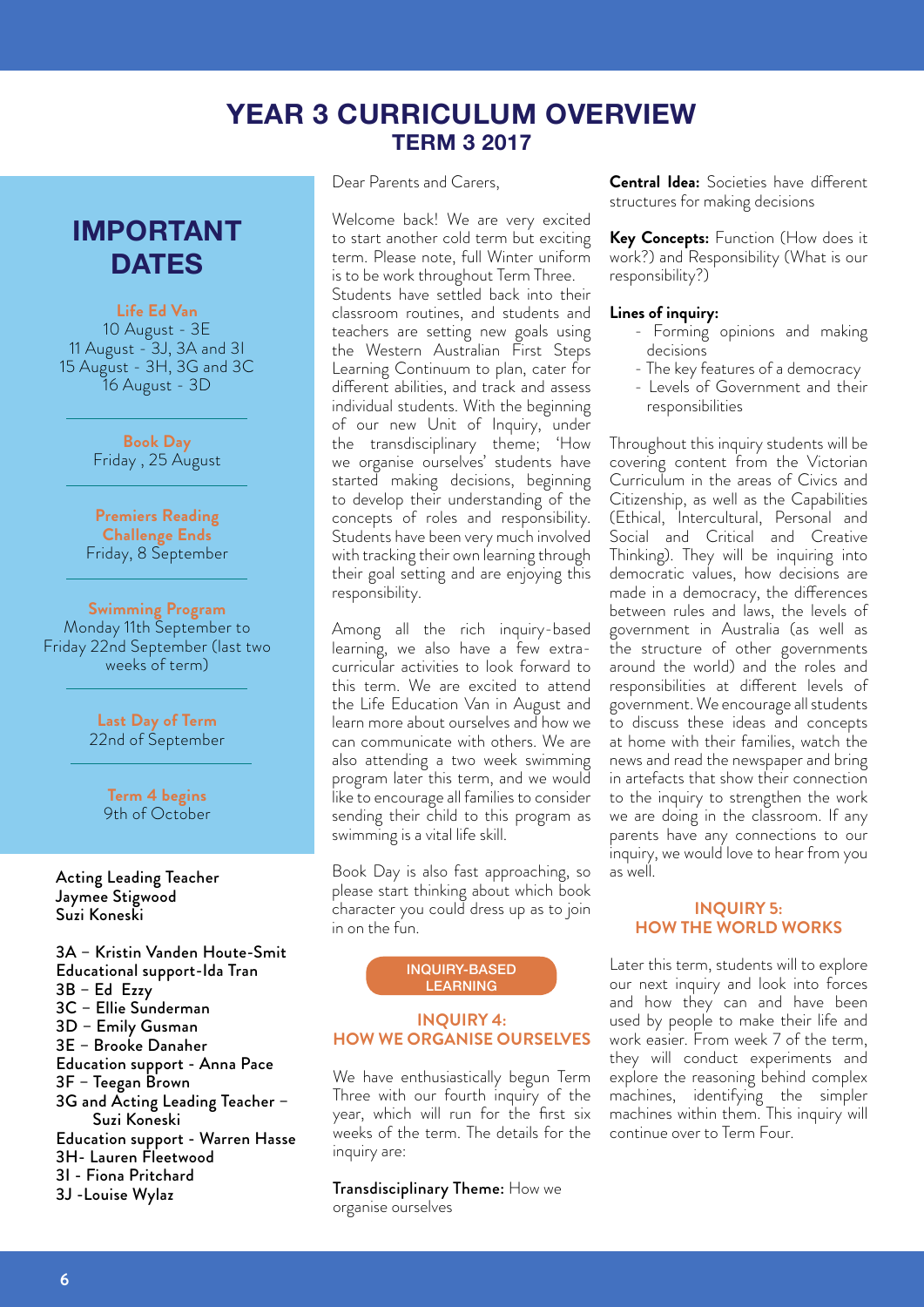### **MATHEMATICS**

In Mathematics, links will be made with the Inquiry units. Students will continue to take part in small focus groups, individual and small group practice, open-ended tasks as well as using concrete materials to support their understanding.

This term our focuses for Number will be the operations addition and subtraction, as well as looking further into place value into the tenths and hundredths. We will also continue to explore data representation and interpretation throughout our inquiry into democracy as we look into the democratic process of voting, and later in the term we will link our inquiry into science and forces into the measurement strand.

The following statements from the Victorian Curriculum will guide our teaching and learning:

### **Number and Algebra:**

- Recall addition facts for single-digit numbers and related subtraction facts to develop increasingly efficient mental strategies for computation(VCMNA133)
- Explore the connection between addition and subtraction (VCMNA106)
- Describe, continue, and create number patterns resulting from performing addition or subtraction(VCMNA138) Use equivalent number sentences involving addition and subtraction to find unknown quantities(VCMNA163)
- Recognise that the place value system can be extended to tenths and hundredths. Make connections between fractions and decimal notation (VCMNA159)
- Investigate strategies to solve problems involving addition and subtraction of fractions with the same denominator (VCMNA188)
- • Use efficient mental and written strategies and apply appropriate digital technologies to solve problems(VCMNA185)
- Recognise that the place value

system can be extended beyond hundredths (VCMNA189)

• Add and subtract decimals, with and without digital technologies, and use estimation and rounding to check the reasonableness of answers (VCMNA214)

### **Statistics and Probability:**

- Select and trial methods for data collection, including survey questions and recording sheets (VCMSP178)
- Identify questions or issues for categorical variables. Identify data sources and plan methods of data collection and recording (VCMSP148)

## **Measurement and Geometry:**

- Measure, order and compare objects using familiar metric units of length, area, mass and capacity(VCMMG140)
- Use scaled instruments to measure and compare lengths, masses, capacities and temperatures(VCMMG165)
- Compare objects using familiar metric units of area and volume (VCMMG166)

### **ENGLISH**

As with mathematics, our English teaching and learning will assist students to better understand our unit of inquiry. Students will utilise mentor texts and learn as much as they can from the experts - published authors! We will also be scaffolding the students to become more independent with their learning, and to be able to 'think aloud', which means to explain their thinking and justify their thoughts. Students will be working through whole class and individual goals in their First Steps continua in both Reading and Writing.

### **READING**

With the support of mentor texts and nonfiction texts, our literary focus will be to continue to develop students comprehension skills better understand text by predicting, questioning, clarifying, summarising, visualising and inferring. We will be exposing the students to reciprocal teaching, one way to work in book groups to discuss and unpack our understanding of a text.

The following statements from the Victorian Curriculum will guide our teaching and learning:

- Use comprehension strategies to build literal and inferred meaning and begin to evaluate texts by drawing on a growing knowledge of context, text structures and language features
- Use comprehension strategies to build literal and inferred meaning to expand content knowledge, integrating and linking ideas and analysing and evaluating texts
- Use comprehension strategies to analyse information, integrating and linking ideas from a variety of print and digital sources

We will further unpack these statements through setting goals using the 'First Steps' Reading continuum:

- Use a range of strategies effectively to find relevant information in texts.
- Make inferences and predictions based on information that is both explicit and implicit in a text.
- Talk about character in a book

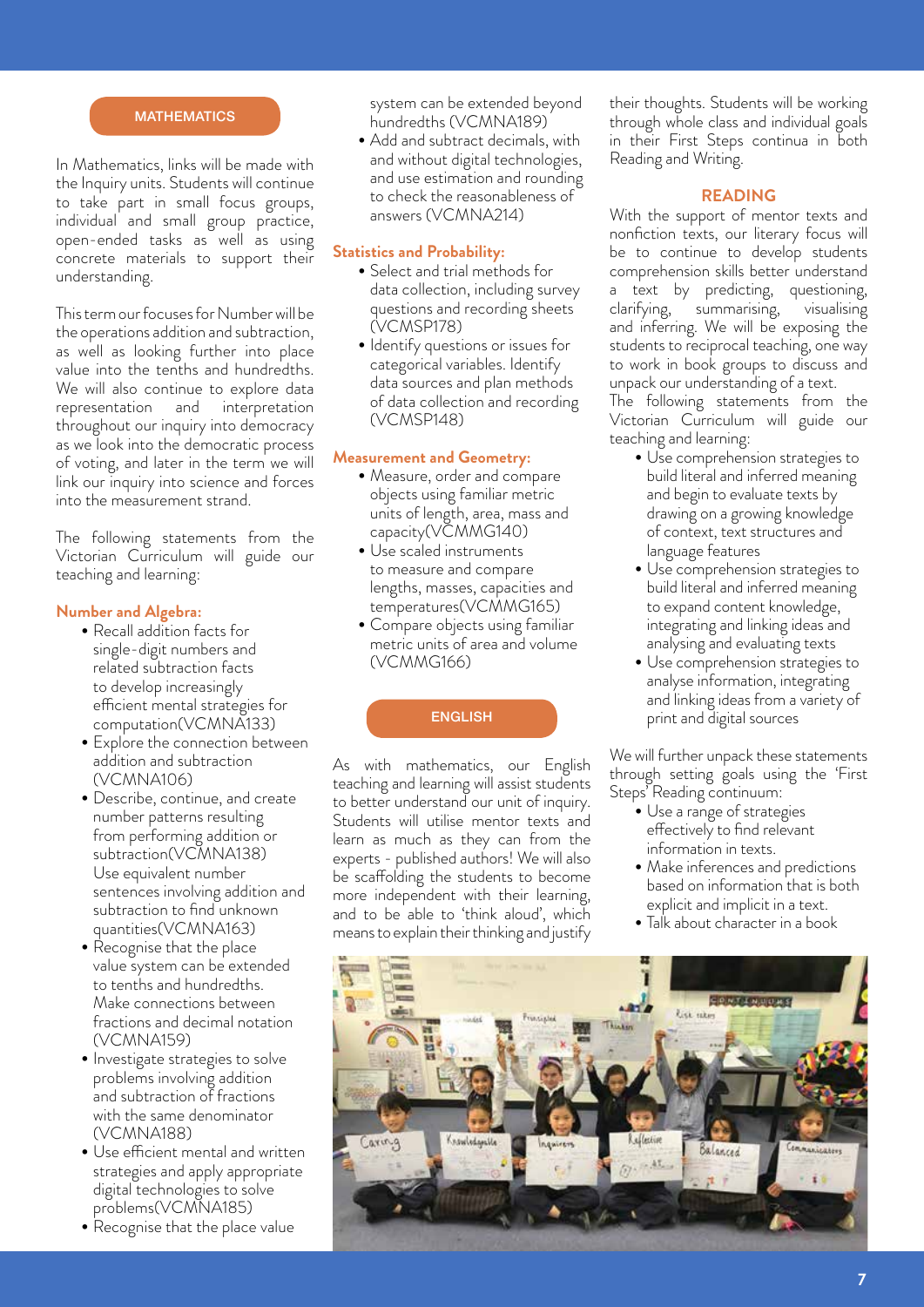using picture clues, personal experiences and the text to make inferences

- Can justify own interpretation of a text
- Reflects and discuss issues and topics when reading and viewing
- Organise logical responses to a text

Your child will be supported in choosing appropriate reading materials, and will also be encouraged to source their texts independently. It is recommended that you read with your child every night for at least 10 minutes. Please take the time to listen to your child as your personal interest makes their reading experience more rewarding and enjoyable. After reading ask your child to use the comprehension strategies covered in class to discuss their book.

### **WRITING**

Students will begin Term Three by exploring writing descriptive texts, eventually being able to describe a democracy and the different levels of government in Australia. They will inquire into the language features and structures of a description through the use of mentor texts. We encourage students to bring into class any texts they find at home that describe, to add to our description walls in our classrooms.

The following statements from the Victorian Curriculum will guide our teaching and learning:

- Plan, draft and publish imaginative, informative and persuasive texts demonstrating increasing control over text structures and language features and selecting print and multimodal elements appropriate to the audience and purpose
- Reread and edit texts for meaning, appropriate structure, grammatical choices and punctuation
- Understand that verbs represent different processes (doing, thinking, saying, and relating) and that these processes are anchored in time through tense(VCELA262)
- Understand that the meaning of sentences can be enriched through the use of noun groups/ phrases and verb groups/

phrases and prepositional phrases(VCELA292)

- Plan, draft and publish imaginative, informative and persuasive texts containing key information and supporting details for a widening range of audiences, demonstrating increasing control over text structures and language features (VCELY299)
- Incorporate new vocabulary from a range of sources, including vocabulary encountered in research, into own texts (VCELA293)

We will further unpack these statements through setting goals using the 'First Steps' Writing continuum:

- Group sentences containing related information into paragraphs
- Write a topic sentence and include relevant information
- Develops a topic fully
- creating more complex sentences • using subject-specific vocabulary
- appropriately • planning my writing using lists diagrams or other relevant information

### ICT & DESIGN AND **TECHNOLOGIES**

All students will have Edmodo and Seesaw accounts to connect, share ideas, ask questions, complete homework and showcase their achievements. Both students and parents will be able to give feedback to each other and discuss their learning. Students will continue to use learning apps such as Mathletics and Raz Kids to support their learning both at school and home.

Grade 3 students will be introduced to the Sphero during robotics and coding throughout Semester Two. Coding helps students to be thinkers by problem solving and exploring their creative, innovative and imaginative ideas, linking in strongly with the Critical and Creative Thinking Capability in the Victorian Curriculum. Coding within the classroom promotes cooperative learning amongst peers as they collaborate and grow their ideas in teams. It will link into all areas of learning to assist with the development of literacy and numeracy skills also. This will allow students to inquire further into robotics and develop their thinking and communication skills through the use of robots.

## **HOMEWORK**

Homework will remain the same as Term One and Two. Students will be taking home activities to further support their learning in class. Please feel free to speak to classroom teachers about homework or the challenges your child might have with their homework.

Once again, please feel free to speak to your child's classroom teacher if there are any concerns or if you would like to know more about our program for the upcoming term. The Grade 3 Team will continue to work in partnership with parents and carers to ensure all learning needs and other student needs are met and are carefully dealt with.

We look forward to working with you all this term.

Thank you,

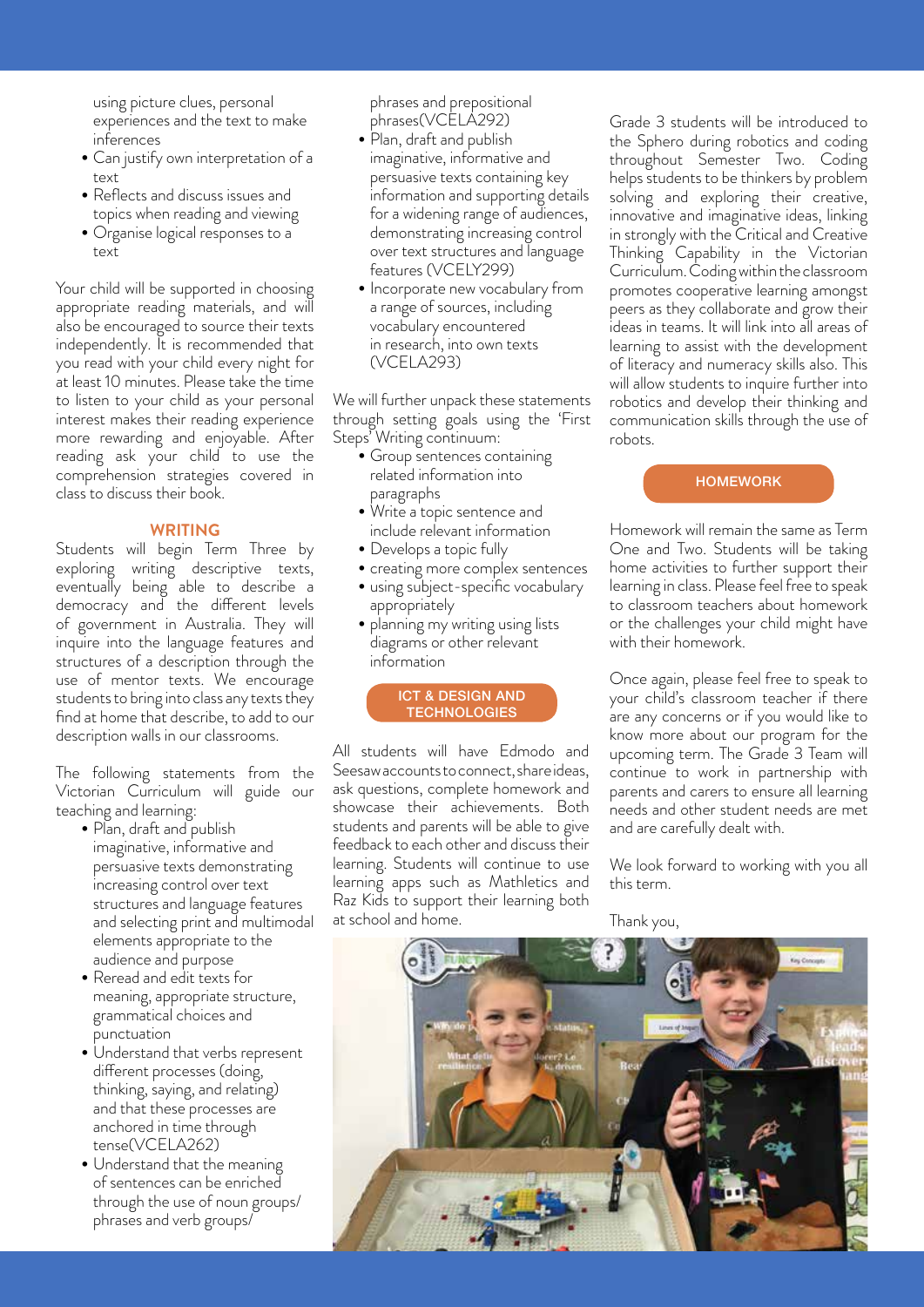# SPECIALIST SUBJECTS

### **ART**

Working towards the end of Level 4, students plan and make artworks that are inspired by artworks they experience. They use materials, visual conventions, techniques and processes to express their ideas in artworks. Students discuss how artist's express ideas and use materials, techniques and visual conventions in artworks from a range of places, times and cultures.

They also discuss and evaluate the art making processes, materials and techniques they use to express their ideas.

During Term Three, students are creating artworks for our school wide 'Book Day' which will celebrate children's books. Grade Three are using the book 'Blue Sky, Yellow Kite' by Janet A. Holmes to inspire their artwork. Students will be engaged in collaborative and independent activities as we unpack the connections we make to the story.

As we aspire to be internationally minded, students will make a connection with Japanese culture through 'Koi No Bori' (carp fish) kites which are displayed in honour of Children's Day on the 5th May each year. Students will be involved in group discussions and engaging activities to look closely at Jonathon Bentley's illustrations. They will be guided to learn and practise basic water colour and oil pastel techniques. To demonstrate their understanding, students will recreate an element from the story by creating a Koi No Bori, applying watercolour and oil pastel techniques.

Along with their PYP inquiry topic, the PYP Learner Profile has been incorporated to guide the students to understand how good learners learn and therefore take responsibility for their learning in the Art room. The Learner Profile encourages all children to be inquirers, knowledgeable, thinkers, communicators, principled, open-minded, caring, risk-takers, balanced and reflective.

## **Miss. O'Toole, Miss. Cicivelli & Miss Hendry**

### PHYSICAL EDUCATION

At Level 3, students will practice and use complex manipulative and locomotor skills in a range of movement environments, including indoor, outdoor and aquatic. Students will practice and develop competency in a range of complex motor skills such as throwing, catching, athletics and punting. They discuss the performance criteria of motor skills and practice observing and giving feedback on a partner's performance. Students will also begin to apply their skills in sport specific settings. Students participate in a range of activities that promote health-related fitness components and explore the link between health-related fitness and lifestyle activities.

Students will begin this Term participating in a unit on Basketball. During this unit, students will inquire into the many different skills involved in a basketball match through game based activities, modified games and match play. Students will practise the correct techniques of dribbling and passing the basketball to maintain control. There will be a focus in building confidence in shooting, using set shots, layups and progressing to a jump shot. Students will be able to explain the importance of the 'triple threat' position, and be able to demonstrate this in a game situation. Students will develop greater spacial awareness and offensive tactics during match play, as well as the defensive stance and moves that can be used from this position.

Later in the Term, students will complete an athletics unit, which will lead up to the athletics carnival that is taking place at the end of the Term. Students will participate in track events such as the 100m and 200m sprint, and progress to 400m race and relays. They will also participate in field events such as shotput and discus. There will be a strong focus on minor teamwork challenges, requiring students to show cooperation and commitment in their groups, using effective communication to achieve the best results for their team.

Throughout every PE lesson, students are encouraged to display the PYP Learner Profile and Attitudes to ensure that each student takes responsibility for their own learning and is respectful to the learning of others. We encourage all students to be risk-takers, inquirers, open-minded, effective communicators, caring and reflective during PE.

At Alamanda College, we aim for maximum participation in PE and ask for students to wear their PE uniform and to bring a drink bottle to all PE classes. If your child cannot participate in a PE lesson, then please send them to their PE teacher with a signed note outlining the reason for their non-participation.

Thank you, **PE Team**



In Level 3, students use spoken and written Chinese in simple personal interactions to talk about places and school life. They use appropriate pronunciation, tone, gesture and movement to express themselves in conversations. They create short sentences in Chinese, following the basic subject–verb–object structure. They also use familiar words in Pinyin, or presented in characters in texts.

During Term 3, students will focus on School Places and Facilities. They will know how to name some common school places in Chinese, such as 教室(classroom), 图 书馆(library), 医务室(sickbay) and 餐厅 (canteen). They will practise pronouncing the Chinese vocabulary by playing language games, such as Pictionary, Fly Swat, and Twister. They will understand that every Chinese word has a meaning and therefore can be used and combined with another word to make different phrases and expressions. For example, the Chinese character室 means indoor places, so室 can be used in the word教 室(classroom), 办公室(office) and医务 室(sickbay). Students will create Chinese labels for the school facilities. They will also work in pairs to create an iMovie video to ask where a school place is and provide the answer in Chinese.

Throughout this Term, students will practise their comprehension skills in this topic, such as speaking, reading, listening and writing. Students will participate in class discussions, group activities and individual learning tasks to further enhance their overall skills.